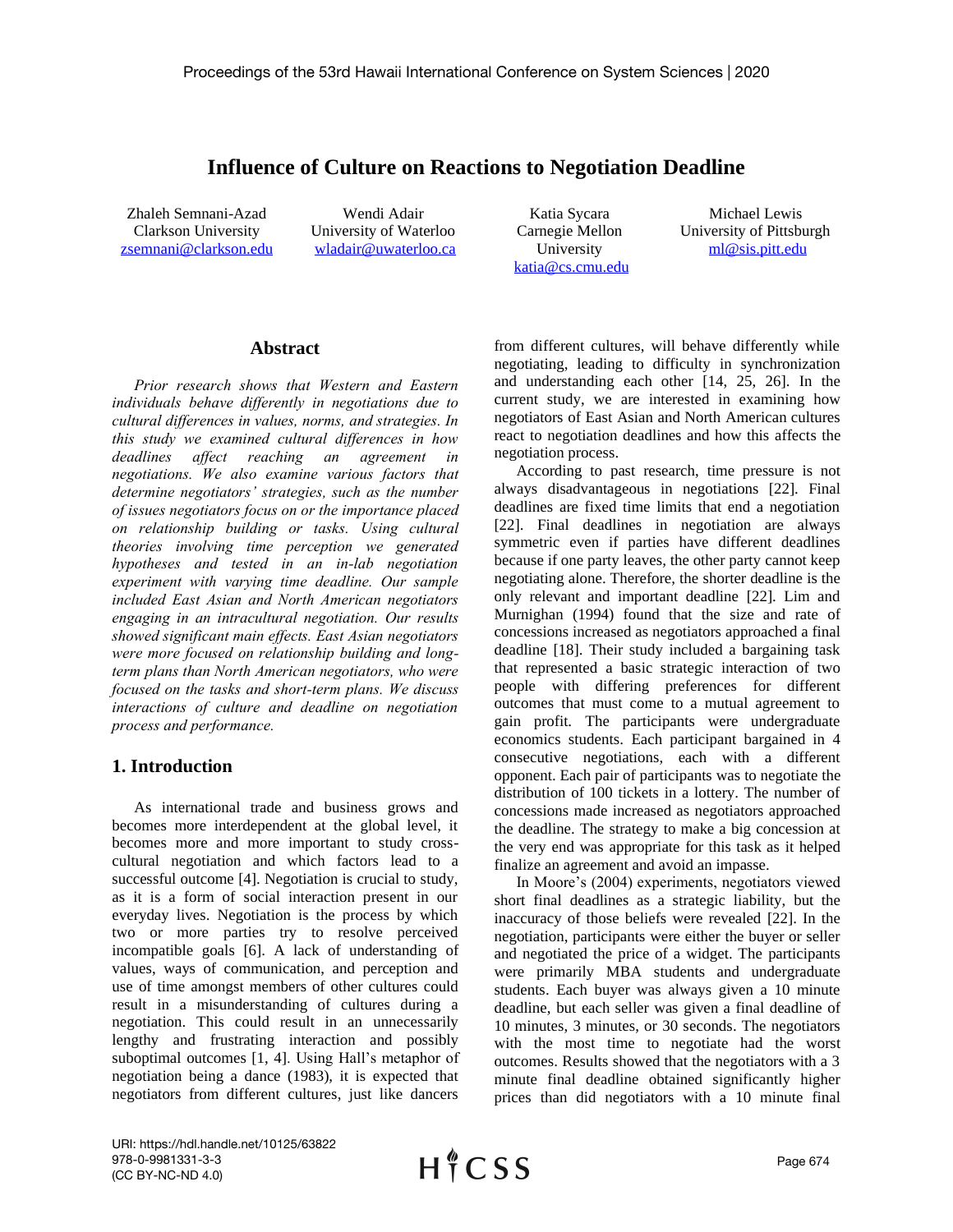deadline. Negotiators with a 30 second final deadline obtained the lowest sale prices amongst all the deadline conditions. They obtained significantly lower prices than did negotiators in the 3 minute final deadline. After the negotiations, participants were then asked to predict the negotiated sale prices in each of the three final deadline conditions. The participants predicted that they would obtain better prices when they had more time to negotiate. This reasoning is due to negotiators predicting egocentrically that their final deadlines will only apply to themselves and hurt only their outcomes and not the other party's [22].

Although outcomes were clearly influenced by the differences in final deadlines, it is possible that they did so by changing the negotiators' aspirations [22]. If this were true, then it would suggest that negotiators were either good at anticipating outcomes and adjusted their aspirations accordingly, or that negotiators' expectations created self-fulfilling behaviour. Both the aspirations of buyers and sellers were significant predictors of outcomes, and the treatment condition effects remained significant, which indicates that the effects of the treatment conditions on negotiated outcomes were not perfectly mediated by changes in the negotiators' expectations. Results showed that the sellers' aspirations were strongly influenced by the treatment conditions (10 minutes, 3 minutes, or 30 seconds), but the treatment conditions had no significant effects on buyers' aspirations (all 10 minutes). This is likely if the buyers were thinking egocentrically, only paying attention to their own time constraints and ignoring those of their opponents since they all had a 10 minute deadline [22].

However, shorter final deadlines are not always beneficial to negotiators. Final deadlines can be too short, like the 30 second deadline, and lead to more impasses because there is just not enough time for negotiators to reach agreement [22]. Lewicki and Litterer (1985) have reviewed the effects of deadlines on behaviour during negotiation and concluded that as deadlines shorten, negotiators soften demands, are less likely to bluff, make more concessions, and become less prone to interpret concessions as a sign of weakness [3, 16]. Thus, based on prior research we predict that when provided with a shorter deadline, negotiators are more likely to reach an agreement.

Hypothesis 1: Negotiators in the short deadline are more likely to reach agreement.

Prior research shows that deadlines in negotiation could be beneficial and advantageous when used strategically. However, deadlines may not have the same effect in cross-cultural negotiations. Provided that the meaning of time is partially culturally

determined, and that culture influences individuals' perception of time and their subsequent behaviour, people in different cultures may hold different values and views on deadlines and time pressure [7, 9, 20]. One's concept of time is always culture-based [7]. For example, in a negotiation, a person of one culture may hold value and importance in deadlines and increase the pressure to finish on time, whereas the other person of another culture may be relaxed because deadlines do not hold much importance in his/her view [12]. The opposing values and perspectives need to be taken into account in cross-cultural negotiations in order to have an efficient negotiation with optimal results.

## **2. Time Perception in North American & East Asian cultures**

Culture is a socially shared meaning system [8, 24, 25] that consists of a group's subjective characteristics (values and norms) and objective characteristics (artifacts and institutions)  $[5, 20, 25, 26, 27]$ . Many sources agree that there is a major cultural difference between the East and the West [4]. The West values individualism, egalitarianism, and low-context communication, and the East values collectivism, hierarchy, and high-context communication [4]. However, these distinctions oversimplify the complex cultural differences in negotiation norms, and there are distinct normative differences within regions [4, 15]. To understand people's temporally based behaviours, you have to first examine how people perceive and think about time, or their "temporal perception." North American and East Asian negotiators' temporal perception may be different due to their differing cultural values and norms.

A key dimension of temporal perception in cultures is whether time is symbolized as monochronic or polychronic [7, 11, 12]. Monochronic time (M-time) emphasizes doing things "one thing at a time;" thus, monochronic individuals typically only attempt to do one task at a time [7]. M-time suggests that in order to be efficient in work organizations, you must sort through many solutions and work on tasks one-at-atime to find the single best method [2]. Polychronic individuals do several tasks at one time and are more strongly oriented toward the present and feel less bound to a timetable or a procedure than monochronic individuals. P-time suggests that a number of solutions may resolve the same problem and that they can be examined simultaneously [2].

Members of individualistic cultures tend to follow the M-time pattern, and members of collectivistic cultures tend to follow the P-time pattern [23].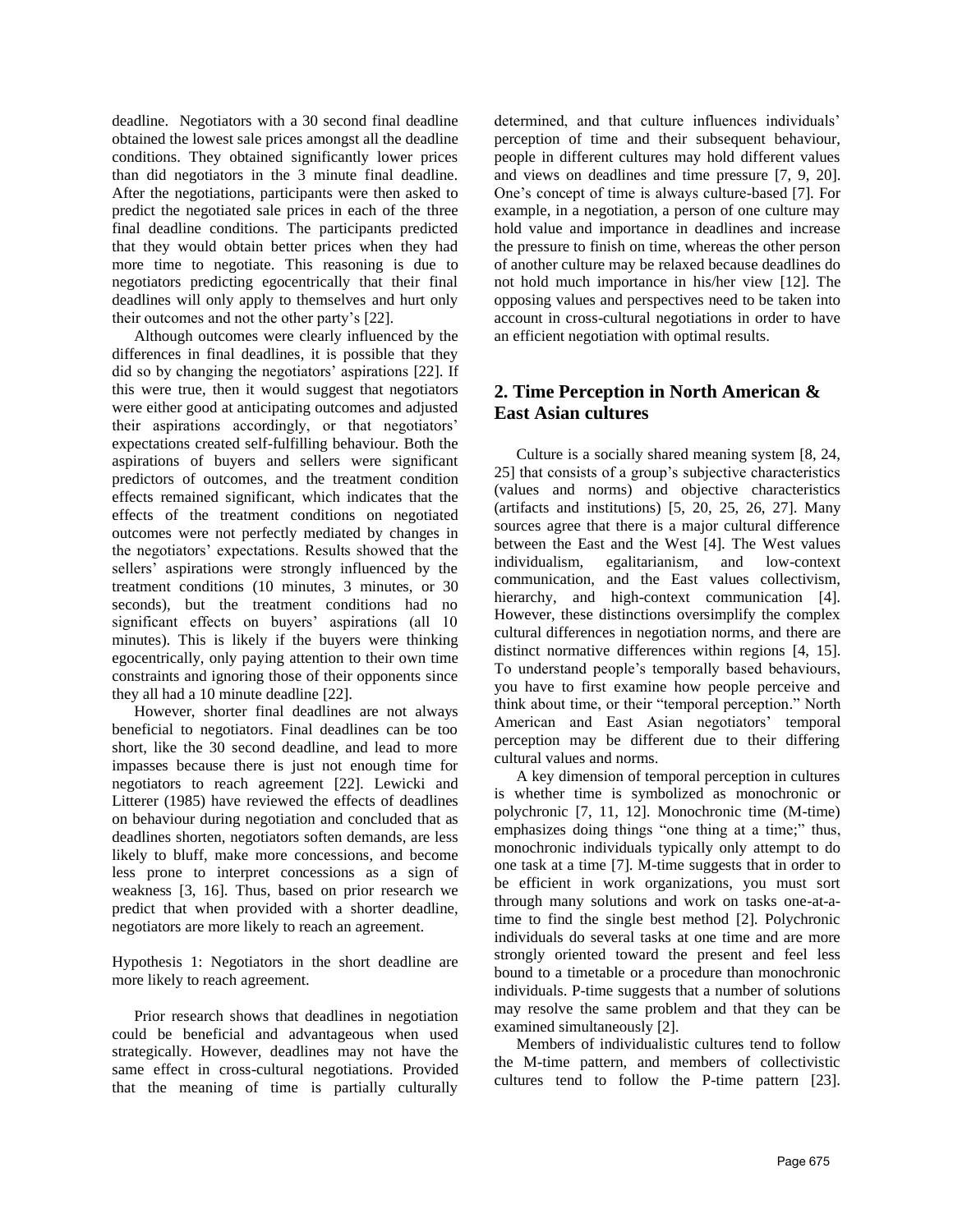Monochronic time represents the traditional Western, Anglo cultural perception of time [7]. North American negotiators will therefore work on tasks one-at-a-time to find the single best solution. Polychronic time is more dominant in East Asian cultures [13, 14, 23]. However, East Asian cultures' view of time is not strictly polychronic. The precision of appointments and schedules is respected (monochronic time characteristics), but once a meeting begins, polychronic time is observed [19]. Hall and Hall (1987) indicated that the Japanese are monochronic in their time use when dealing with "foreigners" and technology, yet act polychronically in all other situations [14, 15, 19]. Therefore, East Asian negotiators are more likely to focus on several issues at once due to their polychronic view of time, although they may have a monochronic view of time in some contexts.

Hypothesis 2: North American negotiators will reach agreement on fewer issues compared to East Asian negotiators.

Polychronic individuals view time as an inexhaustible resource, and interpersonal relations are equally as important, or more, as the work to be done [2, 12]. Individuals of East Asian cultures, being polychronic, view time as standing in the background to immediate personal relationships. They consistently emphasize interpersonal relationships, and the clock is not the ultimate reason for action [17]. Also, in a laboratory simulation, Graham and Mintu-Wimsat (1997) showed that, in East Asian countries, interpersonal relationships have important positive effects on negotiators' satisfaction [17]. For monochronic individuals (for example, North Americans) this is not the case. Their extreme concentration and dedication to their task places it above anything else, including interpersonal communication, either temporarily or more permanently [2, 12].

Hypothesis 3: North American negotiators will be more task-focused, while East Asian negotiators will more likely be relationship-focused (H3a).

Satisfaction with the negotiation outcome will depend on negotiators achieving desired goals of relationship building or completing the task (H3b).

We predict that East Asian negotiators will be more satisfied than North American negotiators when given a long deadline since they have more time to build a relationship; East Asian negotiators will be less

satisfied than North American negotiators when given a short deadline.

There are two perspectives of time known as linear time and cyclical time [21]. People who view time monochronically, like North American individuals, see time as linear and separable, capable of being divided into units [7]. Viewing time as linear means that irreversible flow replaces recurrence [21]. The personal experience of one's life from birth to death is an irreversible process, and important moments are marked by events, rather than the minutes or hours of the clock [21]. Individuals' view of time as an irreversible flow may possibly place greater emphasis on deadlines and time pressure than individuals who view time as cyclical. People who view time polychronically, like East Asian individuals, see time as naturally re-occurring in cycles [7, 9]. Cyclical time emphasizes the predictable, recurring, and generalizable elements of time [21]. It is related to various forms of repetitive motion, which may be periodic (phasic, epochal, seasonal) or monotonic (subject to replication, recurrence, and prediction). Cyclical time is a view of time inspired by renewal, periodicity, and repetition, like the four seasons or the sunset and sunrise [21]. In all cultures, the notions of cyclical or linear time have a great influence on the way people perceive themselves, and select and pursue personal and social goals [21].

Hypothesis 4: North American negotiators, having a linear view of time, will focus on deadlines more than East Asian negotiators, who have a cyclical view of time.

# **3. Methods**

## **3.1. Design**

The experiment was a 2 (Culture: North American, East Asian) x2 (Deadline: Short, i.e. 5 minutes, Long, i.e. 20 minutes) factorial design.

The dependent measures in the experiment were 1) whether negotiators were able to reach agreement, 2) the number of issues (multiple vs. only a few) negotiators agreed on (see Appendix A for additional information), 3) the types of issues they focused on during the negotiation (relational vs. task focus) (see Appendix B for additional information), 4) satisfaction with negotiation, 5) time perception, and 6) attention to deadline.

## **3.2. Participants**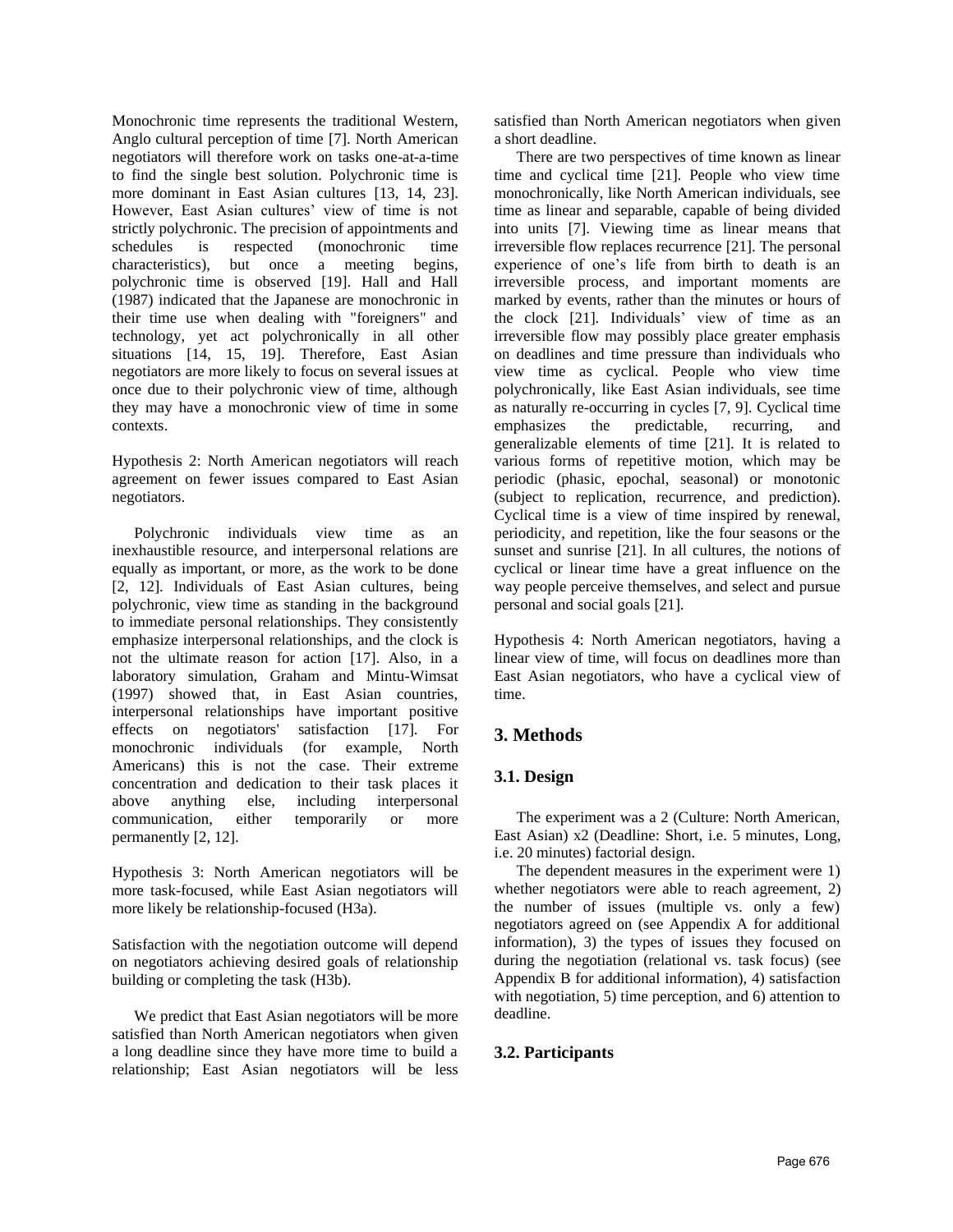A total of 98 participants from East Asian  $(N= 32)$ and North American  $(N= 66)$  cultural backgrounds took part in a study about decision-making in negotiations. Participants were undergraduate students at a large Canadian university that signed up for a lab experiment to receive either course credit or financial compensation. All East Asian participants lived in Canada for less than 10 years, were born and raised in an East Asian country, and identified with the ethnic East Asian culture. The North American participants were Canadians with European heritage, born and raised in Canada and only affiliated with the Canadian culture. Participants were randomly placed in either the short or long deadline condition.

#### **3.3. Negotiation Simulation**

The negotiation simulation involved two participants in the role of a seller and buyer. The seller's role was a sales representative of a film production company, Hollyfilm. The buyer was a general manager of WCHI, a television station. The participants were to negotiate on the sale of syndication rights (reruns) for a children's cartoon, Ultra Rangers. The main issues to be negotiated were 1) price per episode, 2) runs per episode, 3) future deals, and 4) future revenue sharing. Each role had different preferences for the price and runs per episode. The issues were calculated on a point system where participants can calculate their net profit of the cartoon and also the net value of the bargaining agreement in comparison to their alternative deal. Both parties were offered an alternative deal from another television station or producer, so reaching agreement with each other was not mandatory. Participants were given either 5 or 20 minutes for negotiation depending on which deadline condition they were placed in.

## **3.4. Negotiation Surveys: Pre and Post**

The *Pre-negotiation Questionnaire* was comprised of four broad components. First it included questions pertaining to *Importance of Negotiation Issues.* These set of questions asked the participants about 1) which issues they think they will reach agreement on and 2) the ranking of importance of those issues (from 1 to 4).

The second component included the *Use of Time Questionnaire*, which included items from the Communication and Social Interaction Style (CSIS) framework, and previously validated self-report measure [28, 30]. This measure captured multiple facets of how one uses time during a negotiation context. These factors include: 1) Focus on Relationship, i.e. the extent to which individuals focus on relationship building, 2) Focus on Issues, i.e. the

extent to which individuals focus on the negotiation issues and task at hand, 3) Focus on Long-term, i.e. the extent to which negotiators try to develop and build long-term relationship, and 4) Focus on Short-term, i.e. the extent to which negotiators focus on immediate plans and decisions.

The third section included items pertaining to *Anticipation of Negotiation Completion*. Participants were provided with items measuring the likelihood they would need more time or would engage in future interactions with their negotiating partner.

The fourth section included items pertaining to *Anticipated Pleasantness.* In these set of items, participants were asked to complete a questionnaire measuring their anticipated pleasantness of the upcoming negotiation interaction.

The *Post-Negotiation Questionnaire* included items the focused on the actual experience of time during the negotiation. Specifically, the items asked about what participants actually focused on and how satisfied they were with their outcomes and the time given for the negotiation. All self-report measure employed a 7 point likert scale with 1 as "strongly disagree" and 7 representing "strongly agree."

#### **3.5. Time Perception Survey: Cultural Norm**

After the completion of the post-negotiation questionnaire, participants completed a last set of selfreport measure specifically focusing on cultural norms associated with time perception. The online questionnaire completed at the end of the study tapped onto how participants scheduled their time and focused on deadlines. It included The Communication and Social Interaction Style (CSIS) Time Scale [28], which measures how individuals perceive time and deadlines, and how they schedule and use their time. Participants were given the GLOBE Future Orientation scale and the Long-term Orientation [29] to measure the extent to which individuals from different cultures emphasize on the future and planning ahead rather than focusing on the present.

## **3.6. Procedure**

The study consisted of three parts: Pre-negotiation, Negotiation, and Post-negotiation. When participants came in, they were placed in separate rooms and were provided with instructions separately. Each participant was given a brief introduction of the study and asked to read and sign the consent form. The participant was then asked to read his/her given role of either seller or buyer of a children's cartoon, Ultra Rangers, and fill out the pre-negotiation questionnaire. Following the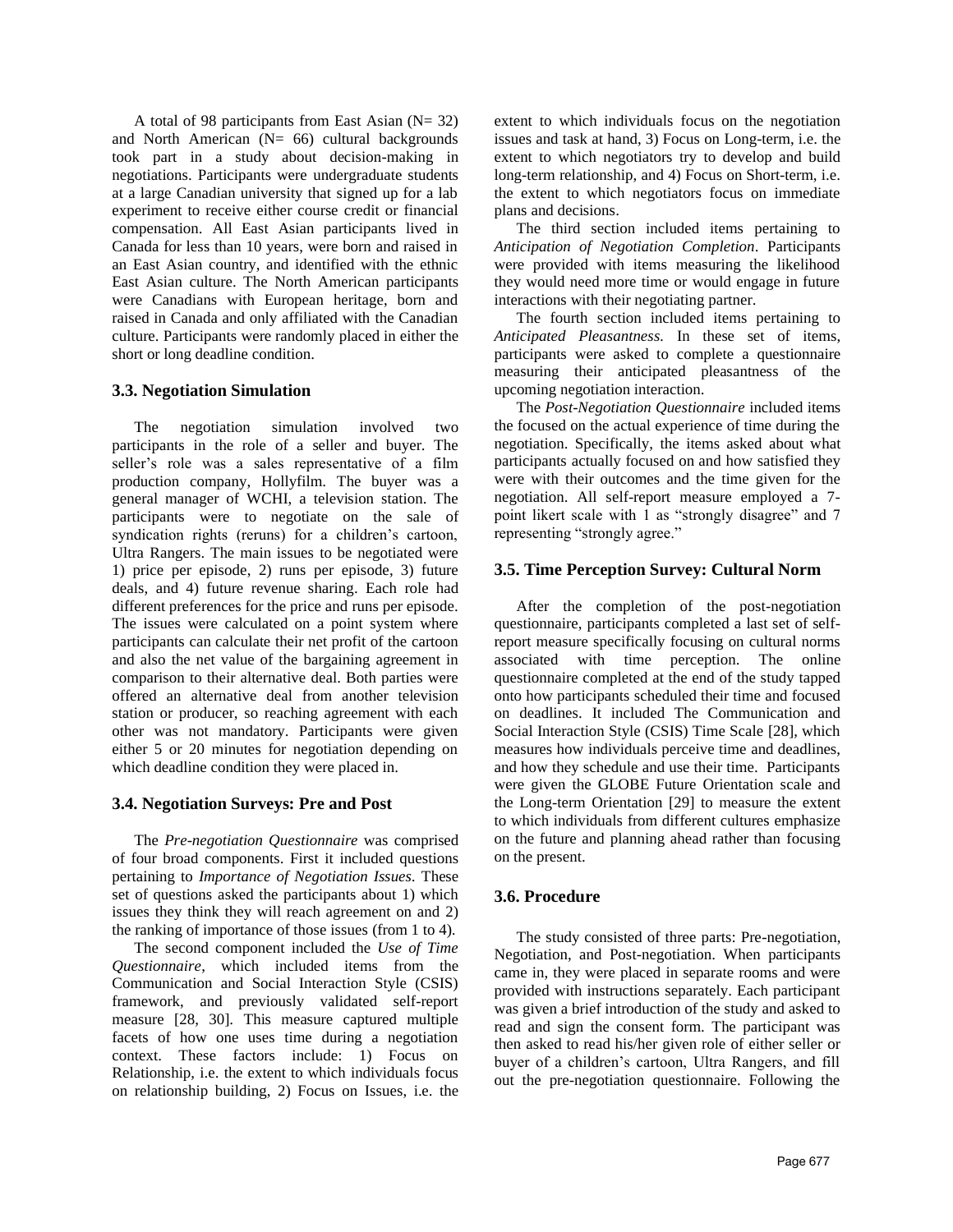instructions, the experimenter would leave the room to give instructions to the other participant in the other room. The participants were given around 25 minutes to complete this section of the study.

When both participants completed their role preparation and pre-negotiation questionnaires, the participants were brought together into the main room for the negotiation. The participants were given instructions about the negotiation, and they were given either 5 or 20 minutes to negotiate. The issues were price per episode for the syndication of the cartoon and the number of runs per episode (the number of times each episode may be shown during the fixed five-year contract). The negotiations were stopped at the assigned deadlines, regardless if the participants had reached agreement or not, or ended when the participants reached an agreement before the deadline was over. A result sheet was given to the participants to record what they had agreed upon, their future deals, and their corresponding net profit from the negotiation.

After the negotiation, the participants were separated again, and one of the participants was taken to the other room. Participants were then given two post-negotiation questionnaires to complete, one written and the other one online on a computer. Upon completion of the questionnaires, participants were questioned for suspicion, debriefed, and granted their 1.5 credits or \$15.

#### **4. Results**

A series of univariate analysis of variance was conducted to examine the results for Hypothesis 1, 2, and 3b. Univariate analysis of variance general linear model was used for Hypothesis 2, 3a, and 4. We first hypothesized that negotiators in the short deadline are more likely to reach agreement than those in the long deadline (H1). The results showed a significant difference between the deadline conditions,  $F(1, 94) =$ 7.83, p < 0.01. However, negotiators in the long deadline condition were more likely to reach agreement ( $M = 0.94$ ,  $SE = 0.05$ ), and negotiators from the short deadline were more likely to impasse  $(M =$  $0.74$ , SE = 0.05), regardless of the culture. Therefore, the hypothesis is supported in the reverse direction.

In Hypothesis 2, we predicted that North American negotiators will reach agreement on fewer issues compared to East Asian negotiators. To test this hypothesis, we examined cultural differences in the negotiators' responses for the number of issues they thought they could reach agreement on, given their specified deadline. The issues included price per episode for the cartoon, runs per episode, future deals together, and future revenue sharing. We also

examined cultural differences in the likelihood that negotiators thought they would reach agreement on all the issues by the deadline and the likelihood that they thought the negotiation would end before the time deadline.

Results showed that there were no significant differences between the results of North American and East Asian negotiators for the number of issues of agreement, F  $(1, 93) = 0.11$ , p > 0.05. However, we observed a pattern in the direction of the hypothesis, such that East Asian negotiators were more likely to indicate that they would reach agreement on more issues than North American negotiators, regardless of the deadline. A marginally significant cultural difference was found for the "likelihood that the negotiators would reach agreement on all issues by the end of the deadline,"  $F(1, 94) = 3.78$ ,  $p = 0.055$ . Overall, East Asian negotiators assumed they would agree on more issues  $(M = 3.91, SE = 0.28)$  than the North American negotiators  $(M = 3.24, SE = 0.20)$ , regardless of the deadline.

We also tested for "the likelihood that negotiators thought that the negotiation would end before the deadline." There was no main effect of culture, but there was a marginally significant interaction of Culture x Deadline, F  $(1, 94) = 2.87$ , p = 0.094 (See Figure 1).



Estimated Marginal Means of likelihood that negotiation would end before the time deadline

Figure 1. Anticipated Negotiation Completion

In H3a, we hypothesized that North American negotiators will be more task-focused, while East Asian negotiators will be more relationship-focused. To capture relationship focus, we examined measures pertaining to relationship building and long-term focus, such as "I will try to get to know my negotiating partner better" and "At the negotiation, I will mention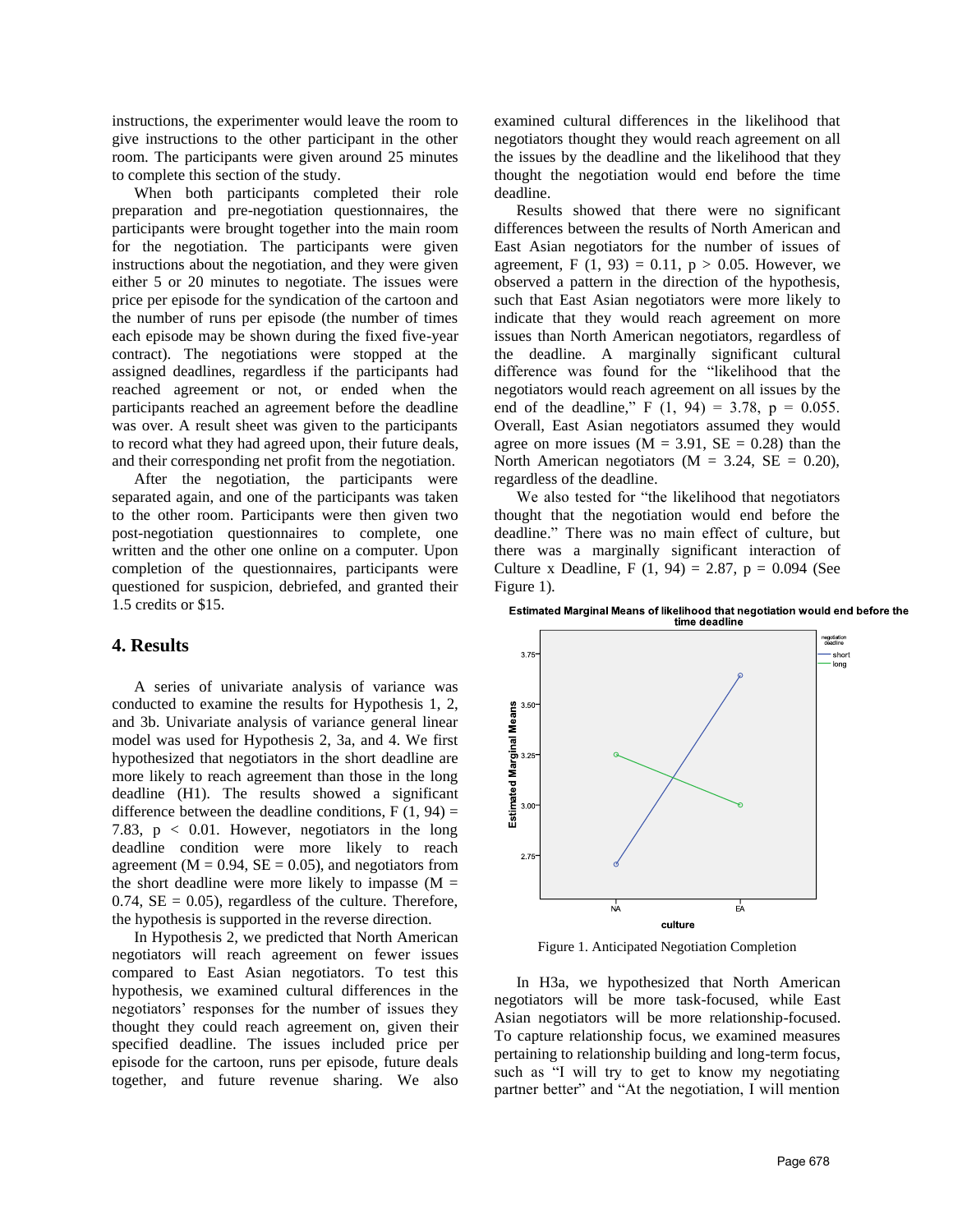some possible future plans together." To examine task focus, we examined measures related to focus on issues and short-term focus, such as "I would like to focus only on the negotiation issues" and "At the negotiation, I plan on focusing only on short-term, immediate plans." The results illustrate a significant difference in culture for relationship building, "getting to know my negotiating partner better," F  $(1, 93) = 5.69$ , p < 0.05. East Asian negotiators ( $M = 4.95$ ,  $SE = 0.25$ ) were more likely to want to build a relationship with their partner than were the North American negotiators ( $M =$ 4.22,  $SE = 0.17$ , regardless of the deadline.

There were no significant cultural differences for the negotiators' focus of issues, F  $(1, 94) = 1.38$ , p > 0.05. However, the pattern of results in which North American negotiators ( $M = 4.86$ ,  $SE = 0.19$ ) would be more task-focused than East Asian negotiators ( $M =$ 4.47,  $SE = 0.27$  matches our predicted hypothesis. For negotiators' focus on future plans, there was a significant cultural difference, F (1, 94) = 5.22, p < 0.05. East Asian negotiators  $(M = 5.13, SE = 0.21)$ were more likely to "mention some possible future plans together" than were North American negotiators  $(M = 4.54, SE = 0.15)$ . There was also a marginally significant interaction of Culture x Deadline, F (1, 94)  $= 3.84$ ,  $p = 0.053$  (See Figure 2). East Asian negotiators were more likely to focus on long-term plans during the long deadline condition  $(M = 5.61, SD)$  $= 0.98$ ) than in the short condition (M = 4.64, SD = 1.28).



Figure 2. Anticipated Future Relationship

There was a significant cultural difference for the focus on short-term plans,  $F(1, 94) = 6.15$ ,  $p < 0.05$ . Overall, North American negotiators ( $M = 4.52$ ,  $SE =$ 0.17) were more likely to focus on short-term,

immediate plans than East Asian negotiators  $(M =$ 3.76,  $SE = 0.25$ . Hypothesis 3b predicted that East Asian negotiators will be more satisfied than North American negotiators when given a long deadline since they have more time to build a relationship, and will be less satisfied than North American negotiators when given a short deadline. We looked at an average score of responses of anticipated pleasantness for the negotiation to measure the satisfaction with the upcoming negotiation. Measures included anticipating the negotiation task to be "pleasant," "enjoyable," and "satisfying." Results showed a significant cultural difference, F (1, 93) = 8.40,  $p < 0.01$ . Overall, East Asian negotiators ( $M = 4.85$ ,  $SE = 0.19$ ) anticipated greater pleasantness than did North American ( $M =$ 4.18,  $SE = 0.13$ ) negotiators. Hence, Hypothesis 3 was partially supported.

Hypothesis 4 predicted that North American negotiators will focus on deadlines more than East Asian negotiators. To test this hypothesis, we examined the responses of measures for the negotiators' perception of time, such as "Negotiation felt rushed" and "I was frustrated with the amount of time we have." There was a main effect of culture, but it was reverse to our predictions and was marginally significant, F (1, 94) = 3.73,  $p = 0.057$ . East Asian negotiators ( $M = 4.15$ ,  $SE = 0.32$ ) felt that the negotiation was more rushed than did North American negotiators ( $M = 3.40$ ,  $SE = 0.22$ ), regardless of the deadline. Therefore, Hypothesis 4 was supported in the reverse direction of our prediction.

#### **5. Discussion**

The purpose of this study was to examine cultural differences in negotiation with specified deadlines. We were particularly interested in the effects of deadlines in negotiations and the negotiators' strategies, items of focus, and perception of time in negotiations. We observed that when provided with a long deadline, negotiators were more likely to reach agreement. The negotiators were more likely to impasse when provided a short deadline because the deadline may have been too short; there may have just been not enough time to reach an agreement [22]. There was no cultural difference for the number of items negotiators focused on, but we saw a pattern which indicated that East Asian negotiators were more likely to reach agreement on more issues than North American negotiators. A possible reason for not finding any main effects is that the sample size of East Asian participants was too small in comparison to the sample size of North American participants (32 versus 66).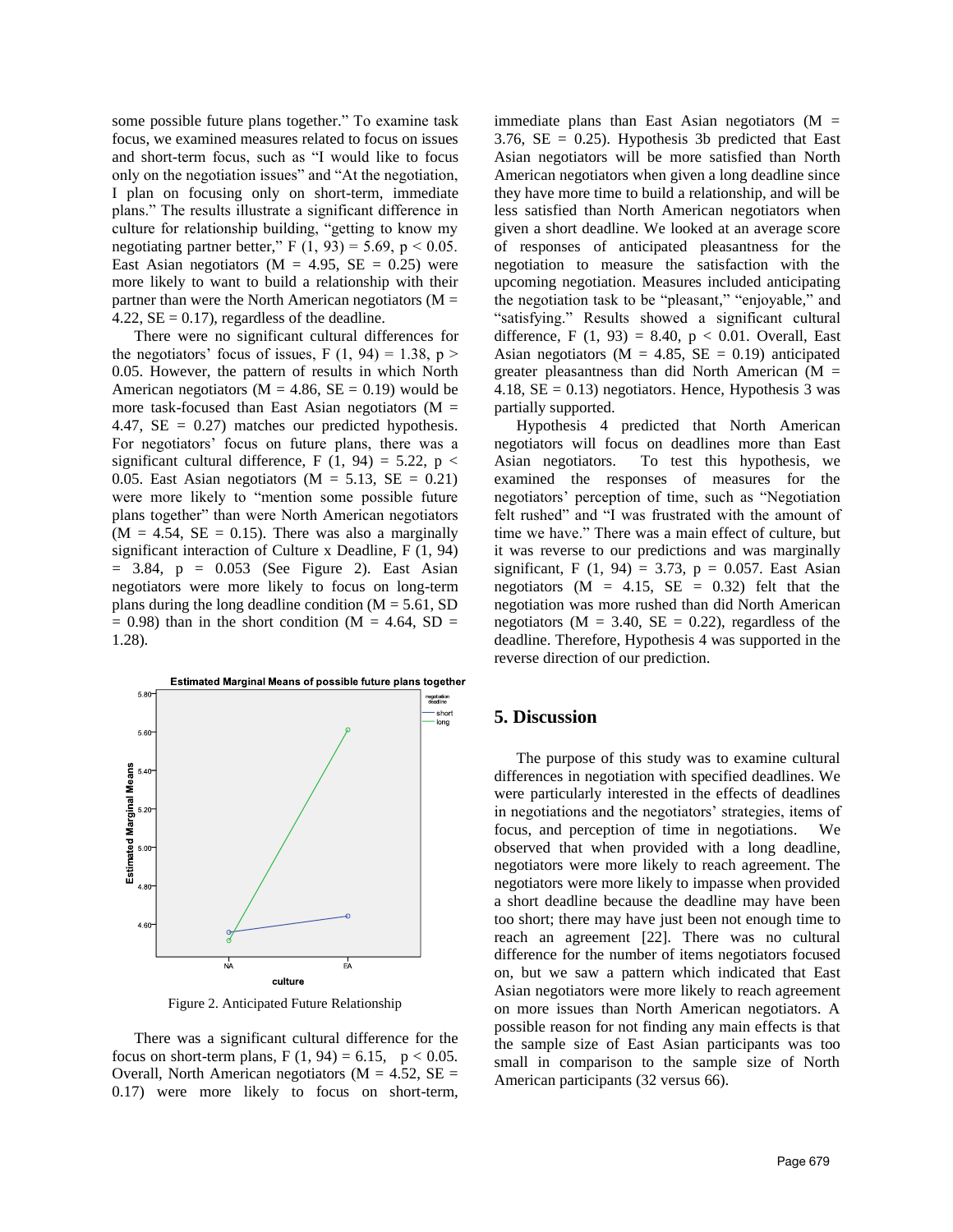There was a cultural difference for the likelihood that negotiators thought they would reach agreement on all of the issues by the end of the deadline. East Asian negotiators were more likely to think this way than were North American negotiators, regardless of the deadline. We observed that East Asian negotiators were more likely to focus on relationship building and possible long-term plans than the North American negotiators. East Asian negotiators' focus on possible future plans could be tied to their focus on relationship building, as relationship building is a long-term process. Although there was no cultural difference for negotiators' focus on issues, we observed a pattern that matched our predictions of North American negotiators focusing on issues more than East Asian negotiators.

We observed a cultural difference where North American negotiators focused more on short-term, immediate plans than East Asian negotiators. Like our predictions, East Asian negotiators had higher anticipated pleasantness for the negotiation than did North American negotiators. Reverse to our predictions on negotiators' perception of time, it was the East Asian negotiators that felt more rushed in the deadlines than did the North American negotiators. East Asian negotiators may have focused more on deadlines because they value the precision of appointments and schedules (monochronic characteristics) since they are not strictly polychronic [19]

We observed a marginally significant interaction of Culture x Deadline for the likelihood that negotiators thought the negotiation would end before the deadline. Simple effects showed that the interaction was driven by cultural differences in the short deadline condition. East Asian negotiators thought they would reach agreement on more issues in the short deadline, but not in the long deadline. We also observed a marginally significant interaction of Culture x Deadline for negotiators' focus on future or long-term plans. East Asian negotiators focused on future plans more in the long deadline, possibly because in the long deadline, they have already had sufficient time to build a relationship with the partner, which encouraged a longterm relationship.

## **6. Limitations, Contributions, and Directions for Future Research**

Limitations in this study include the small sample size of East Asian participants. The East Asian sample being less than half of the North American sample (32 versus 66) is a major limitation. If the sample sizes were equal or similar, the patterns that matched our hypothesis for many of the items may have been significant and more prominent. Another limitation is

that the study was conducted in a lab setting rather than in a real-life situation. The effects may be more conservative due to the in-lab setting since this was a simulation performed by students and not a real negotiation. Stronger effects may be observed in a reallife setting where the time pressure and deadline will be real and more salient. The negotiators would participate in an important, relevant negotiation and would work harder to achieve optimal outcomes.

This study helps support previous research on cultural differences in negotiators' focus and behaviour in a negotiation. This study contributes to crosscultural research in behaviours, thought process, and strategies during negotiation. The results from this study could be practically used for businesses and organizations that work internationally with members of East Asian or collectivist cultures. By better understanding the foreign partners' values, thought processes, and strategies in negotiation, inter-cultural negotiating will be smoother and more efficient.

Future research could make the deadline more salient to the negotiators by having a timer or a clock to count down the minutes of the deadline. This awareness of the remaining time could make the effects of deadline more prominent for negotiators who focus greatly on deadlines and completing tasks on time. The time for role preparation could also be increased so all participants know exactly what would be beneficial to their company and what would be considered "optimal outcomes." Participants not fully understanding the experiment materials could result in a slower negotiation, which will require more time to complete the negotiation since participants may be still figuring out their roles instead of negotiating straight away.

## **7. References**

[1] Adair WL, Okumura T, Brett JM. Negotiation behavior when cultures collide: the United States and Japan. Journal of Applied Psychology. 2001 Jun;86(3):371.

[2] Benabou C. Polychronicity and temporal dimensions of work in learning organizations. Journal of Managerial Psychology. 1999 Jun 1;14(3/4):257-70.

[3] Bluedorn, A.C. & Denhardt, R. B. Time and Organizations. *Journal of Management, 14,* 1988, 299-320.

[4] Brett, J. Culture and Negotiation. *International Journal of Psychology*, *35 (2),* 2000, 97-104.

[5] Brett, J. *Negotiating Across Cultures*. Jossey-Bass, San Francisco, CA. 2001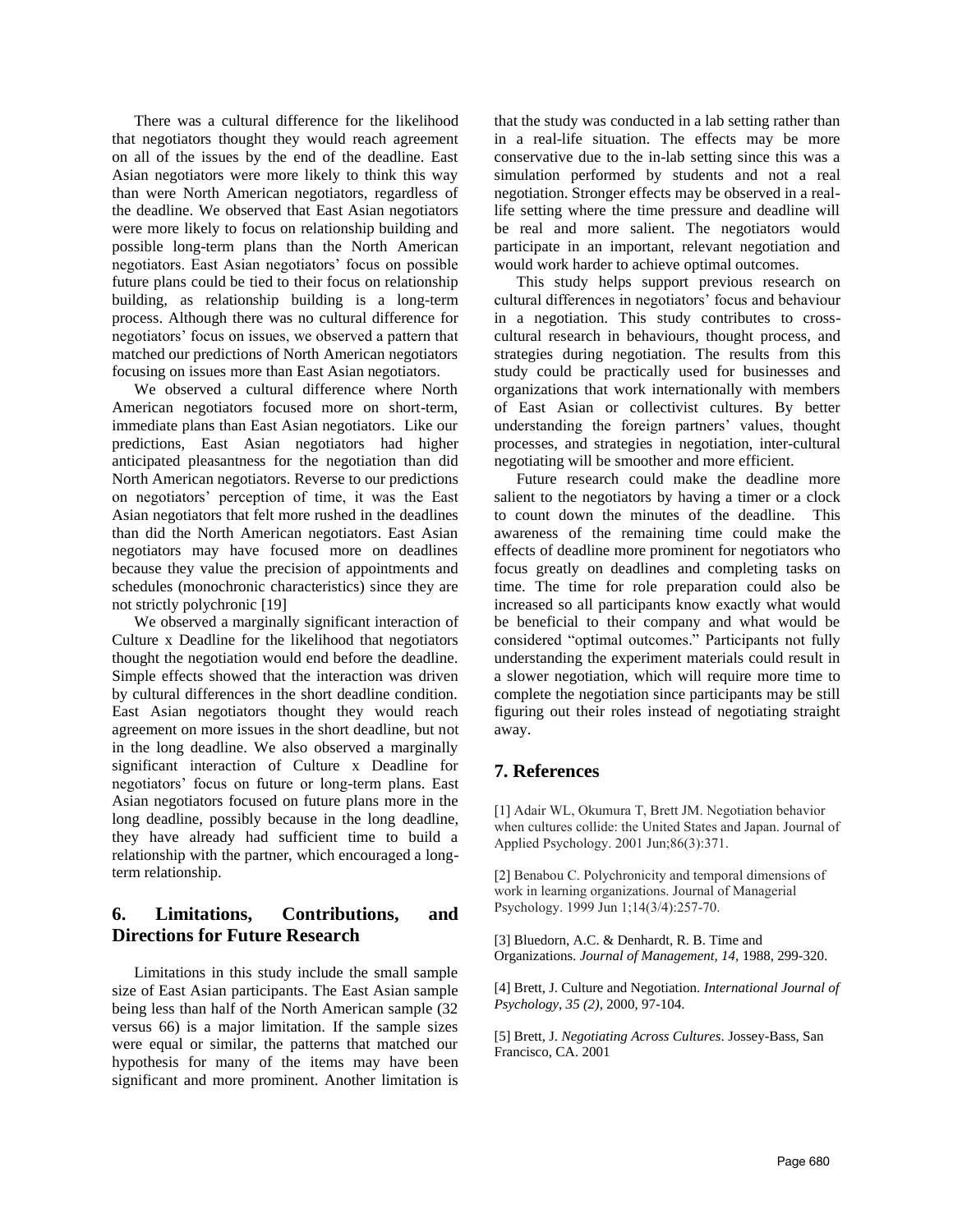[6] Carnevale, P., & Pruitt, D.G. Negotiation and mediation. *Annual Review of Psychology*, *43*, 1992, 531-582.

[7] Cotte, J. & Ratneshwar, S. Juggling and hopping: what does it mean to work polychronically? *Journal of Managerial Psychology, 14,* 1999, 184-204.

[8] Geertz, C. *The Interpretation of Cultures*. Basic Books, New York. 1973

[9] Graham, R.J. The role of perception of time in consumer research. *Journal of Consumer Research, 7*, 1981, 335-342.

[10] Graham, J. L. & Mintu-Wimsat, A. Cultural Influence on Business Negotiations in Four Countries. *Group Decision and Negotiation, 6,* 483-502., 1997

[11] Hall, E.T. The Silent Language, Doubleday, New York, NY., 1959

[12] Hall, E.T. The Dance of Life, Doubleday, New York, NY. 1983

[13] Hall, E. T. *The Silent Language*. Anchor, Garden City, NY. 1983

[14] Hall, E. T. & Hall, M. *Hidden differences: Doing business with the Japanese.* Garden City, NY: Anchor Press/Doubleday. 1987

[15] Leung, K., & Tjosvold, D. *Conflict management in the Asia Pacific.* Singapore: Wiley. 1998

[16] Lewicki, R. J., & Litterer, J. A. *Negotiation*. Homewood, IL: Irwin. 1985

[17] Li, J. & Labig, C. E. Negotiating with China: Exploratory study of relationship-building. *Journal of Managerial Issues, 13,* 2001, 345-360.

[18] Lim, S. G.-S., & Murnighan, J. K. Phases, deadlines, and the bargaining process. *Organizational Behaviour and Human Decision Processes, 58*, 1994, 153–171.

[19] Lindquist, J. D., Knieling, J., & Kaufman-Scarborough, C. Polychronicity and Consumer Behavior Outcomes Among Japanese and U.S. Students: A Study of Response to Culture in a U.S. University Setting. *Proceedings of the Tenth Biennial World Marketing Congress,* 2001.

[20] Lytle, A. L., Brett, J. M., Barsness, Z. I., Tinsley, C. H., & Janssens, M. A paradigm for confirmatory cross-cultural research in organizational behaviour. *Res. Organ. Behavior, 17,* 1995, 167–214.

[21] Mainemelis, C. Time and Timelessness: Creativity in (and out of) the Temporal Dimension. *Creativity Research Journal, 14,* 2002, 227-238.

[22] Moore, D. A. The unexpected benefits of final deadlines in negotiation. *Journal of Experimental Social Psychology, 40*, 2004, 121-127.

[23] Ting-Toomey, S. *Communicating Across Cultures*. New York, NY: The Guilford Press. 1999

[24] Triandis, H. C. *The Analysis of Subjective Culture.*  Wiley, New York. 1972

[25] Adair, W. L., & Brett, J. M. The Negotiation Dance: Time, Culture, and Behavioural Sequences in Negotiation. *Organizational Science, 16*, 2005, 33-51.

[26] Semnani-Azad Z, Adair WL. The Display of 'Dominant' Nonverbal Cues in Negotiation: The Role of Culture and Gender. International Negotiation. 2011, 26;16(3):451-79.

[27] Semnani-Azad, Zhaleh, and Wendi L. Adair. "Watch your tone… relational paralinguistic messages in negotiation: The Case of East and West." *International Studies of Management & Organization* 43, no. 4 (2013): 64-89.

[28] Adair, Wendi L., Nancy R. Buchan, X. Chen, and Dong Liu. "A model of communication context and measure of context dependence." *Academy of Management Discoveries* 2 (2015): 198-217.

[29] Bearden, W. O., R. Money, B., and Nevins, J.L. "A measure of long-term orientation: Development and validation." *Journal of the Academy of Marketing Science*  34.3 (2006): 456-467.

[30] Buchan, Nancy R., Wendi L. Adair, and Xiao-Ping Chen. "Navigating international negotiations: A communications and social interaction style (CSIS) framework." *Negotiation excellence: Successful deal making* 277 (2011).

## **Appendix A: Ranking of Issues**

In the upcoming negotiation you will be negotiating with your partner for  $(5 \text{ or } 20)$  minutes about purchase of cartoon shows. You and your counterpart should try to reach agreement on 4 issues during the time given. Prior to the negotiation we would like you to consider the amount of time you have to negotiate. Based on this time please rank order the issues in order of importance such that the most important issue will be focused on first, and less important issues may be focused on later or not at all.

Also, we would like you to predict which of the issues you'll reach agreement on, given the time deadline. Below, for the "Reached Agreement" column, please check the box next to the issues for which you think you could reach agreement during the negotiation time.